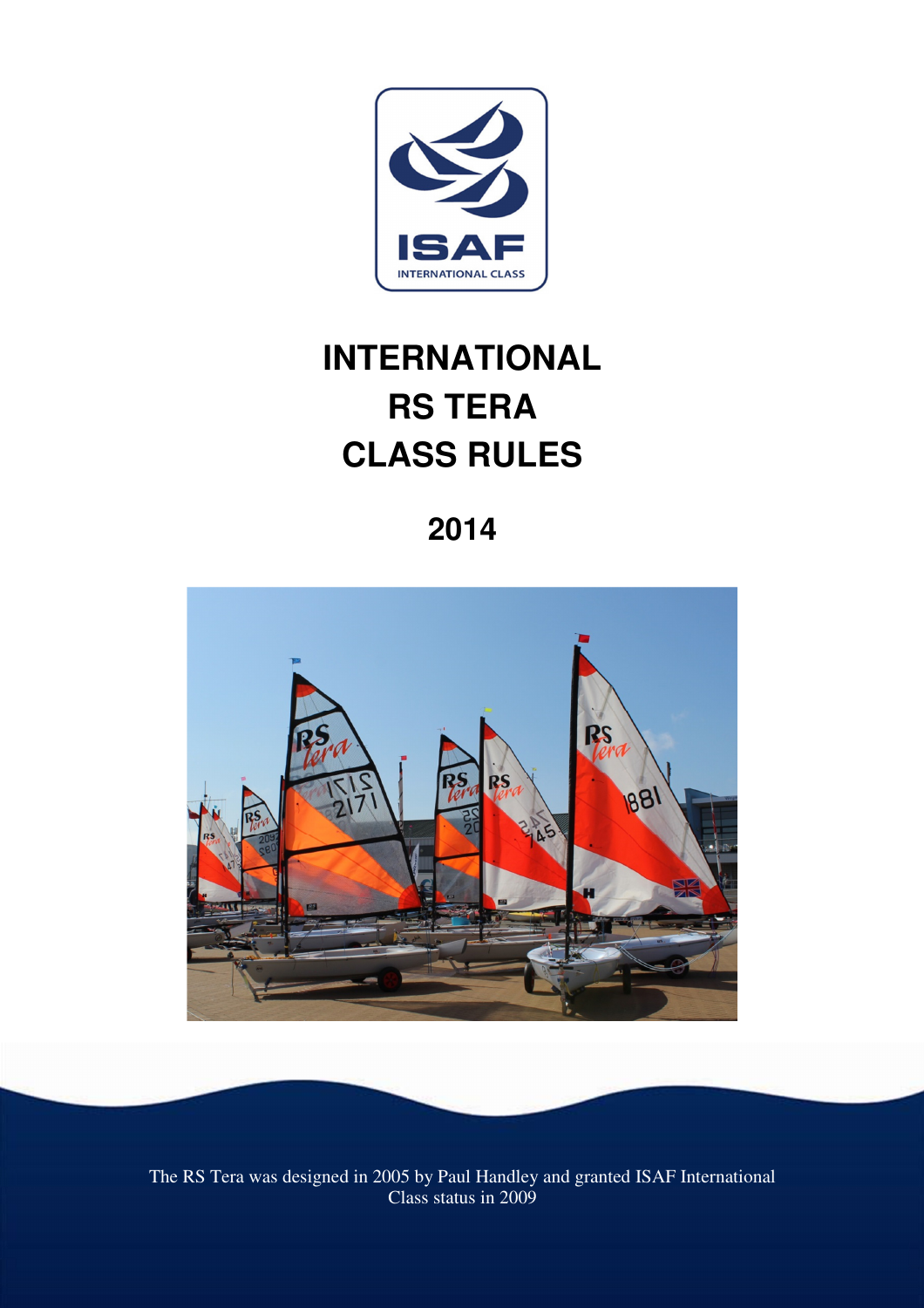## INDEX

#### PART I – ADMINISTRATION

#### **Section A – General**

| A.4 Administration of the Class  4 |
|------------------------------------|
|                                    |
| A.6 Class Rules Variations  4      |
| A.7 Class Rules Amendments  4      |
| A.8 Class Rules Interpretation  5  |
|                                    |

### **Section B – Boat Eligibility**

#### PART II – REQUIREMENTS AND LIMITATIONS

#### **Section C – Conditions for Racing**

C.7 Hull ........................................... 7 C.8 Daggerboard and Rudder ........... 7 C.9 Rig ............................................. 8 C.10 Sails ........................................... 8

#### **Section D– Hull**

#### **Section E – Daggerboard and rudder**

| $\Gamma$ 2 $\Gamma$ oile Alterations | $10^{-1}$ |
|--------------------------------------|-----------|

## E.3 Foils Alterations ...................... 10

#### **Section F – Rig**

#### **Section G – Sails**

G.3 Sail Alterations ......................... 10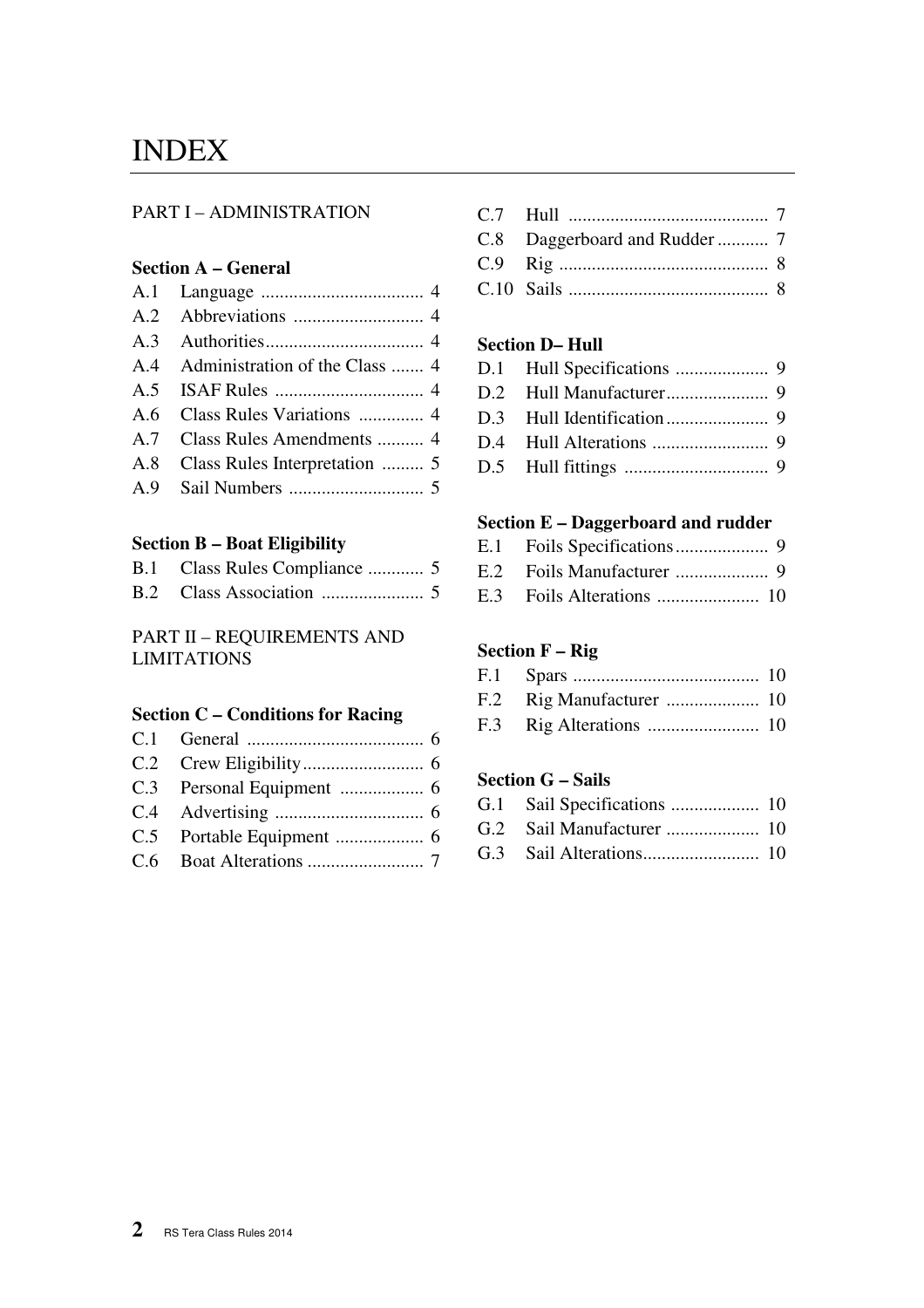## INTRODUCTION

*The RS Tera is a one-design racing boat, suitable for junior sailors for both training and racing. It has been designed against the principle that the racing results should depend solely on the attributes and skills of the crew. The fundamental objective of these class rules is to ensure that this concept is maintained.* 

*RS Tera hulls, hull appendages, rigs and sails shall only be manufactured by licensed manufacturers. Equipment is required to comply with the RS Tera Building Specification and is subject to an approved manufacturing control system.* 

*RS Tera hulls, hull appendages, rigs and sails may, after having left the manufacturer, only be altered to the extent permitted in Section C of the class rules.* 

*Rules regulating the use of equipment during a race are contained in Section C of these class rules, in ERS Part I and in the Racing Rules of Sailing.* 

*This introduction only provides an informal background and the RS Tera Class Rules proper begin on the next page.*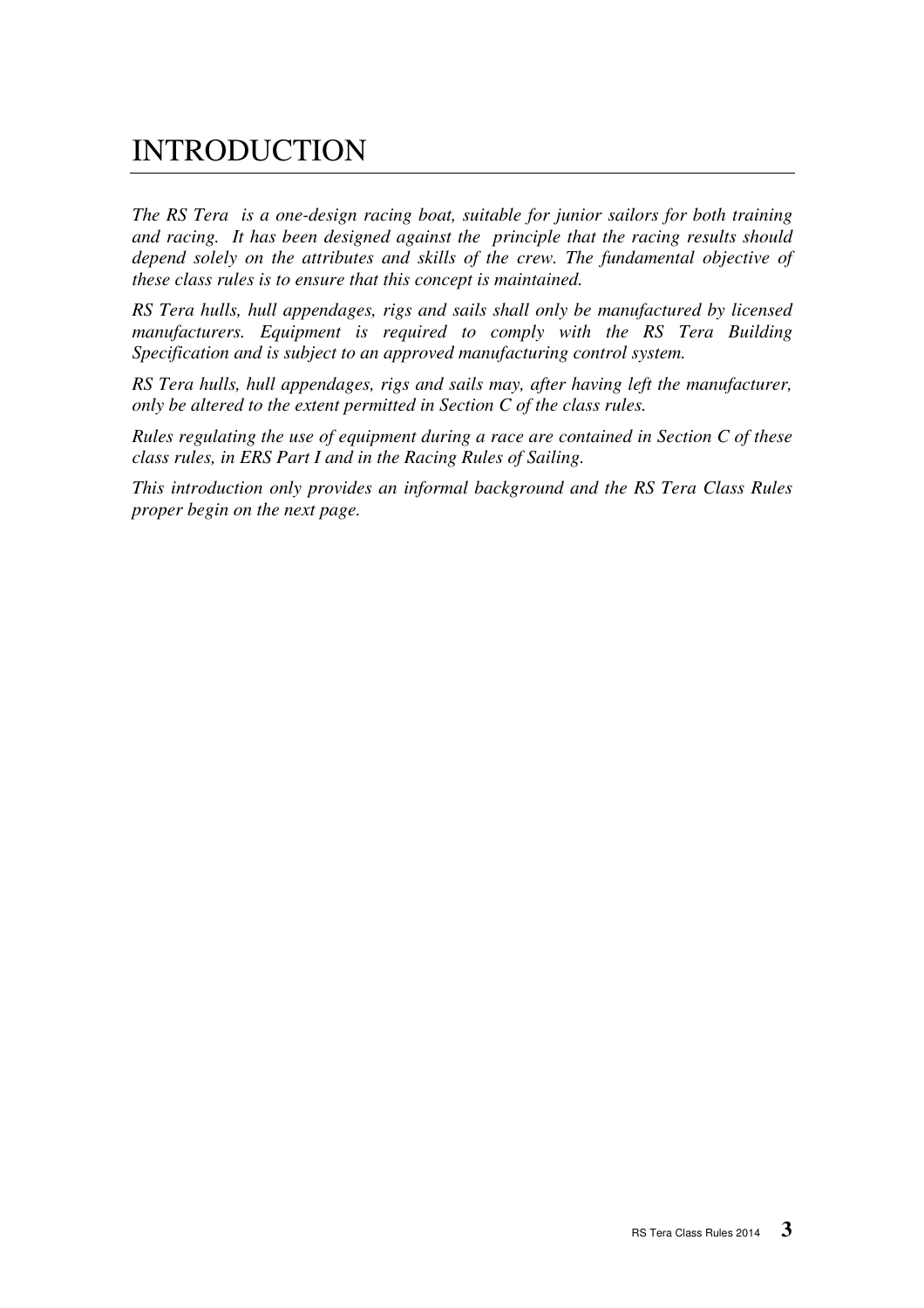## PART I – ADMINISTRATION

## **Section A – General**

## **A.1 LANGUAGE**

- A.1.1 The official language of the class is English and in case of dispute over translation the English text shall prevail.
- A.1.2 The word "shall" is mandatory and the word "may" is permissive.

## **A.2 ABBREVIATIONS**

- A.2.1 ISAF International Sailing Federation
	- MNA ISAF Member National Authority
	- ICA RS Tera International Class Association/Owner's Club
	- NCA National RS Tera Class Association/Owner's Club
	- ERS Equipment Rules of Sailing
	- RRS Racing Rules of Sailing
	- LIC Licensors Copyright Holder and RS Racing

## **A.3 AUTHORITIES**

- A.3.1 The international authority of the class is the ICA and LIC which shall cooperate with each other in all matters concerning these **class rules**.
- A.3.2 The ICA, an NCA, an MNA or LIC are under no legal responsibility in respect of these **class rules**.

## **A.4 ADMINISTRATION OF THE CLASS**

- A.4.1 The class is administered by the ICA which shall co-operate with the LIC. The ICA may delegate part or all of its administrative functions to an NCA.
- A.4.2 In countries where there is no NCA, or the NCA does not wish to administrate the class, its administrative functions shall be carried out by the ICA in cooperation with the NMA, or by the NMA in co-operation with the ICA.

## **A.5 ISAF RULES**

- A.5.1 These **class rules** shall be read in conjunction with the ERS.
- A.5.2 Except where used in headings, when a term is printed in "**bold**" the definition in the ERS applies and when a term is printed in "*italics"* the definition in the RRS applies.

## **A.6 CLASS RULES VARIATIONS**

A.6.1 At Class Events – see RRS 89.1(d) – ISAF Regulation 10.5(f) applies. At all other events RRS 87 applies.

## **A.7 CLASS RULES AMENDMENTS**

A.7.1 Amendments to these **class rules** shall only be made subject to approval of the ICA and LIC in accordance with the ICA regulations.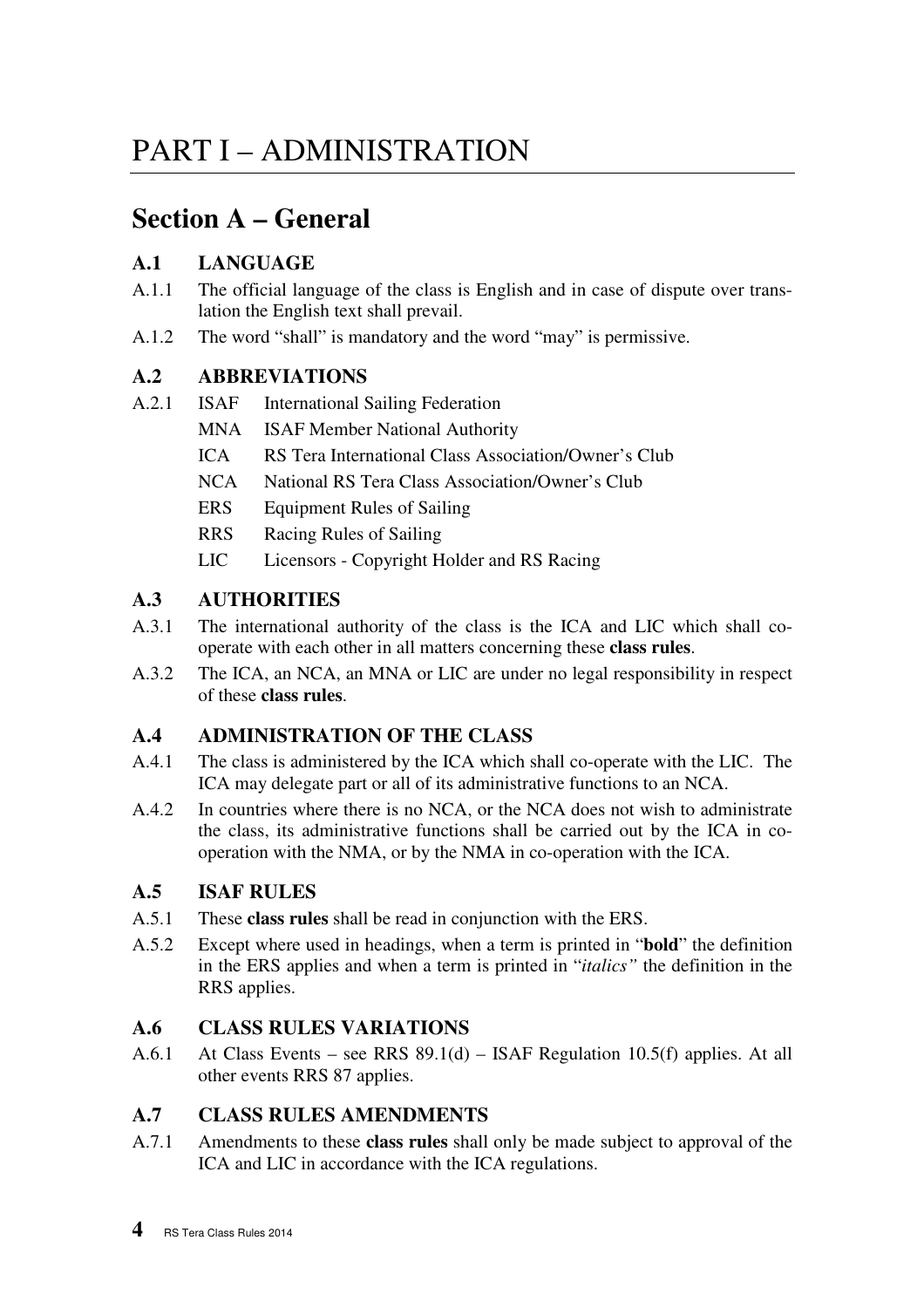## **A.8 CLASS RULES INTERPRETATION**

- A.8.1 Interpretations of **class rules** shall be made by the ICA and LIC
- A.8.2 Interpretations of **class rules** that are required during an event shall be made in accordance with the RRS and the race organising authority shall, as soon as practical after the event, inform the ICA and LIC of the event ruling.

## **A.9 SAIL NUMBERS**

- A.9.1 Sail numbers shall be issued by the LIC.
- A.9.2 Sail numbers shall be issued in consecutive order starting at "1".

## **Section B – Boat Eligibility**

For a **boat** to be eligible for *racing*, it shall comply with the rules in this section.

## **B.1 CLASS RULES COMPLIANCE**

- B.1.1 The boat shall be in compliance with the **class rules**.
- B.1.2 In the event of a dispute alleging non-compliance with the **class rules**, the following procedure shall be adopted:
	- (a) A sample of the dimensions for the disputed item shall be obtained by taking the identical measurement from five boats or items of equipment, which are not the subject of the dispute.
	- (b) The dimension of the disputed boat or items of its equipment taken using the same technique as above shall be compared to the sample.
	- (c) If any of the dimensions obtained from the disputed boat or item of equipment lie outside the corresponding range of dimensions found in the sample by more than 10% of that range the matter together with the details of the measurement methods and any other relevant information shall be referred to ICA

### **B.2 CLASS ASSOCIATION**

B.2.1 A valid Class Association Sticker, when required by the NCA, shall be affixed to the hull in a conspicuous position.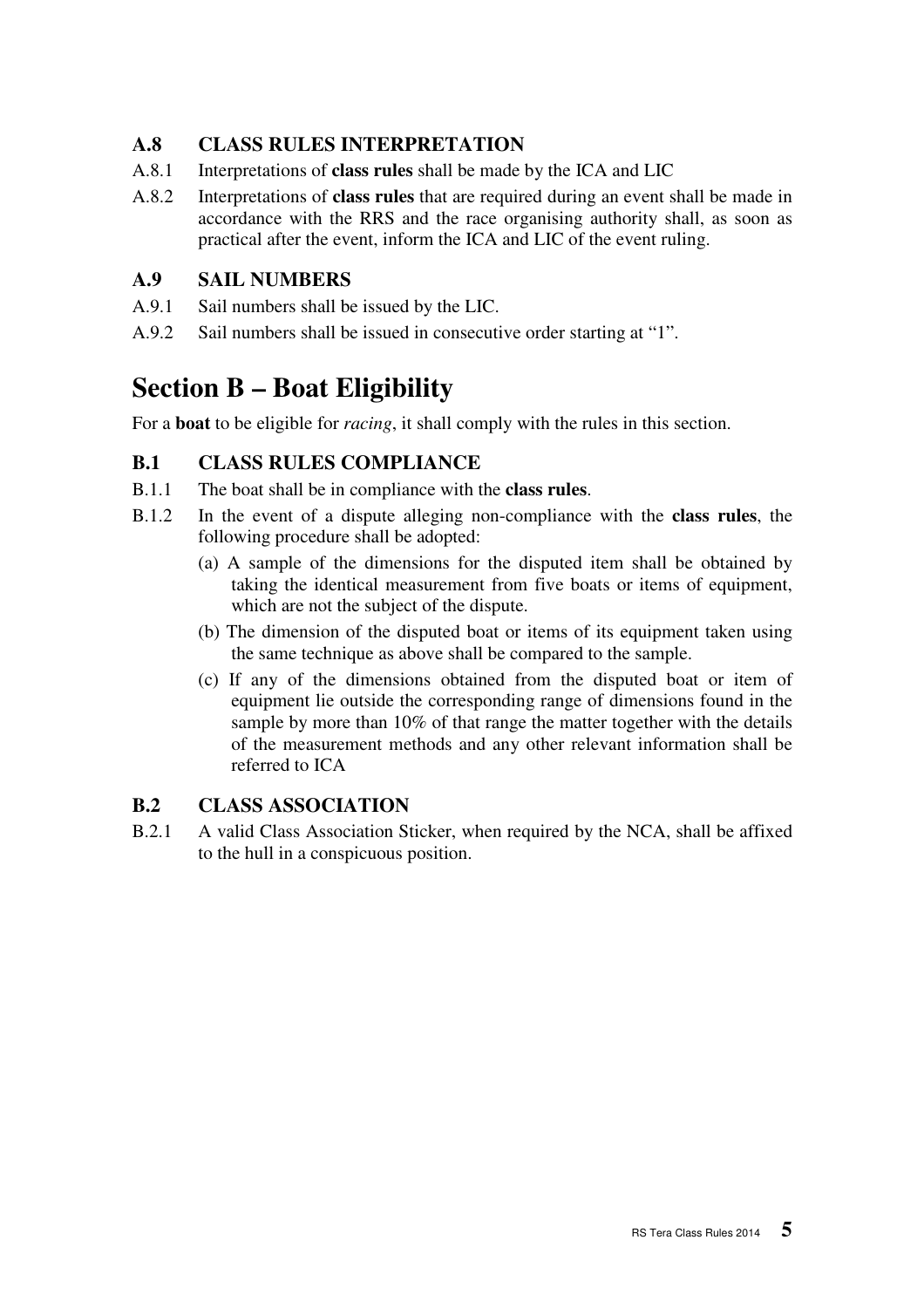## PART II – REQUIREMENTS AND LIMITATIONS

The **crew** and the **boat** shall comply with the rules in Part II when *racing*. In case of conflict Section C shall prevail.

The rules in Part II are **closed class rules**. Any **equipment inspection** shall be carried out in accordance with the ERS except where varied in this Part.

## **Section C – Conditions for Racing**

## **C.1 GENERAL**

C.1.1 The RS Tera shall be raced with one person on board (the **crew**) in the Sport category using the Sport mainsail (vertical or horizontal battens) or the Pro category using the Pro fully-battened mainsail. In the Sport category the sail may be reefed or replaced with a Mini-sail.

## **C.2 CREW ELIGIBILITY**

C.2.1 To be eligible to compete in events run under the auspices of an NCA the **crew**, boat owner, or a nominated representative of an organisation owning the boat must be a member of the NCA

### **C.3 PERSONAL EQUIPMENT**

- C.3.1 The boat shall be equipped with **personal buoyancy** for each crew member to the minimum standard EN 393: 1995 (CE 50 Newtons), or USCG Type III, or AUS PFD 1.
- C.3.2 No clothing or equipment of the **crew** shall be worn with the specific feature of adding weight by water absorption or holding water in pockets, compartments, containers or any other method.

### **C.4 ADVERTISING**

C.4.1 *Advertising for ICA events shall be displayed in accordance with the ISAF Advertising Code. There shall be no restriction on the number or coverage of advertiser's logos or slogans except for the front 25% of the hull and bottom 10% of the mainsail are reserved for event and circuit sponsors.*

### **C.5 PORTABLE EQUIPMENT**

- C.5.1 The following optional equipment may be used onboard and attached to the hull or rig providing that attachments do not puncture the hull skin:
	- (a) Compass, timing device or a combination of both provided that it/they can only provide information relating to the boat's heading and time (current or elapsed).
	- (b) Charts and means for recording compass headings
	- (c) Bags, ties or tape to secure safety or other permitted equipment.
	- (d) Items to stow food and/or drinks.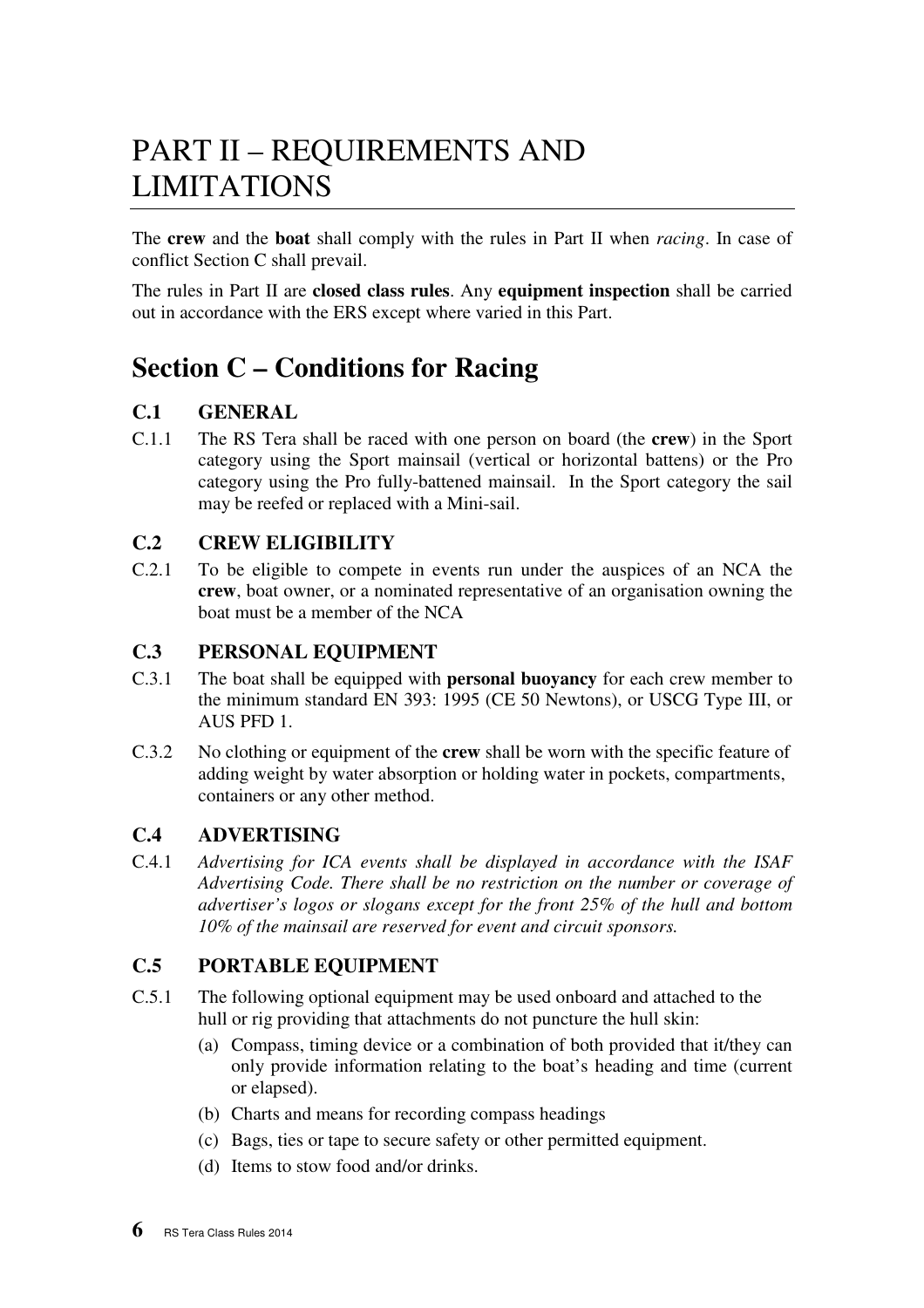(e) Any additional equipment required for safety purposes.

## **C.6 BOAT ALTERATIONS**

- C.6.1 No significant performance advantage shall be obtained from any replacement, addition or repair permitted by these **class rules**.
- C.6.2 Replacements for any boat equipment, including spars, sails, foils, rudder stock, tiller or fittings, whether original or replacements shall be only those produced by a manufacturer licensed by LIC except where otherwise authorised by this section. Replacements shall have the same specification as the equipment originally supplied with the boat or a more recent specification if the item specification has been subsequently changed by the manufacturer with approval of LIC.
- C.6.3 Repairs and maintenance may be carried out provided repairs are made in such a way that the essential shape, characteristics or function of the original are not affected. Maintenance shall include the replacement of fastenings with alternatives provided that the equipment is replaced in the original position.

### **C.7 HULL**

#### C.7.1 HULL MAINTENANCE AND REPAIR Polishing or burnishing of the hull is permitted.

#### C.7.2 REPLACEMENT OF HULL FITTINGS

 The following parts or equipment may be replaced providing that the replacement is of a similar type and performs the same function. The replacement parts or equipment may be obtained from any supplier:

 Blocks Bungs Toe straps, lashings and tensioning elastics Inspection hatches

#### C.7.3 ADDITIONS AND ALTERATIONS TO HULL

 The following additions and alterations are permitted. Parts may be obtained from any supplier:

 Non slip material of any kind (maximum thickness 2.5mm) may be added to the deck and cockpit.

 The use of flexible adhesive tape as long as this does not modify the intended purpose or action of any equipment

Calibration marks of any kind

### **C.8 DAGGERBOARD AND RUDDER**

#### C.8.1 MAINTENANCE AND REPAIR OF FOILS Polishing or burnishing of the daggerboard or rudder blade is permitted.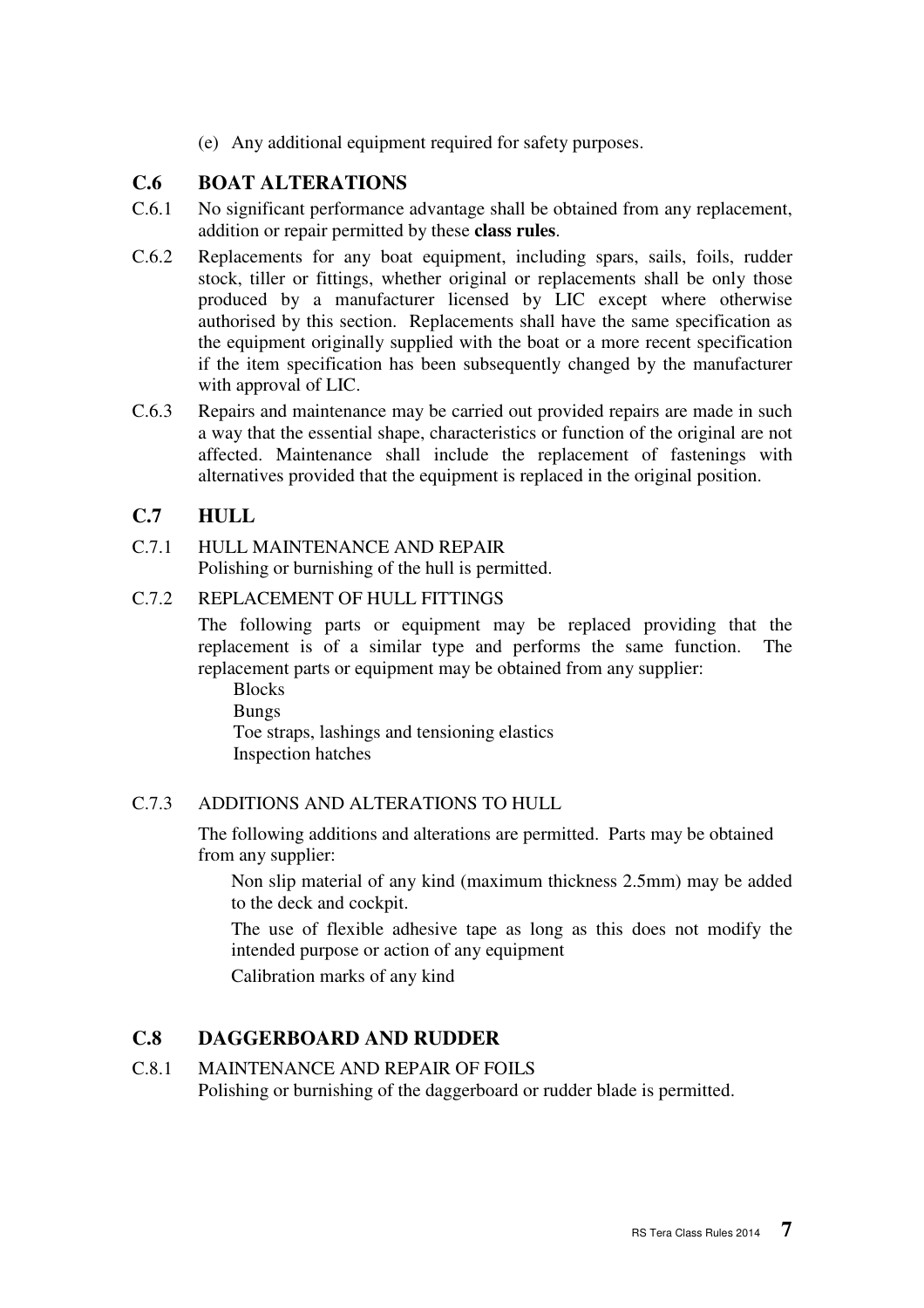#### C.8.2 TILLER EXTENSION

 Tiller extension may be replaced providing that the replacement performs the same function and is of the same material.

#### C.8.3 REPLACEMENT OF FOILS

 If a moulded polyurethane rudder blade is replaced by an aluminium rudder blade, the aluminium rudder blade may be fitted to the original aluminium stock.

#### **C.9 RIG**

#### C.9.1 MAINTENANCE OF RIG

 The following rigging may be replaced providing that the replacement performs the same function and has a similar specification to the originally supplied equipment. The replacement parts or equipment may be obtained from any supplier: -

Mainsail sheet – rope of constant diameter Mainsail sheet bridle Mainsail outhaul Mainsail downhaul Kicking strap Painter, safety lines, elastic and other supplied lines

#### C.9.2 ADDITIONS AND ALTERATIONS TO RIG

 The following additions and alterations to the rig are permitted. Parts may be obtained from any supplier:

- (a) A mechanical wind direction indication device which may be fixed to the mast or sail. A streamer at the masthead may also be added.
- (b) A purchase up to 2:1 may be incorporated in the mainsail sheet system at the out board end of the boom; for this purpose an additional block may be introduced.
- (c) The mainsheet bridle may be arranged with the mainsheet fixed at the centre or attached to a free running block, sliding ring or shackle on the bridle which may be attached to the block for the mainsheet. If a free running block, sliding ring or shackle is used no knots or stops may be added to prevent it from running the full width of the bridle. The length of the mainsheet bridle may be adjusted, but not during a race.
- (d) A ratchet block or a free running block may be used as the mainsheet block.
- (e) The outhaul line shall be attached to the mainsail clew with a quick-release shackle or hook, or passed through the mainsail clew and back to the manufacturer supplied slot in the boom end fitting. Up to three blocks may be used in the outhaul system but the total purchase shall not exceed 4:1. Elastic may be used to tidy the end of the outhaul.
- (f) The downhaul may be applied on the luff sleeve, forward of the mast, or through the mainsail tack eyelet. Up to two extra blocks may be added to increase the downhaul purchase but the purchase shall not exceed 6:1.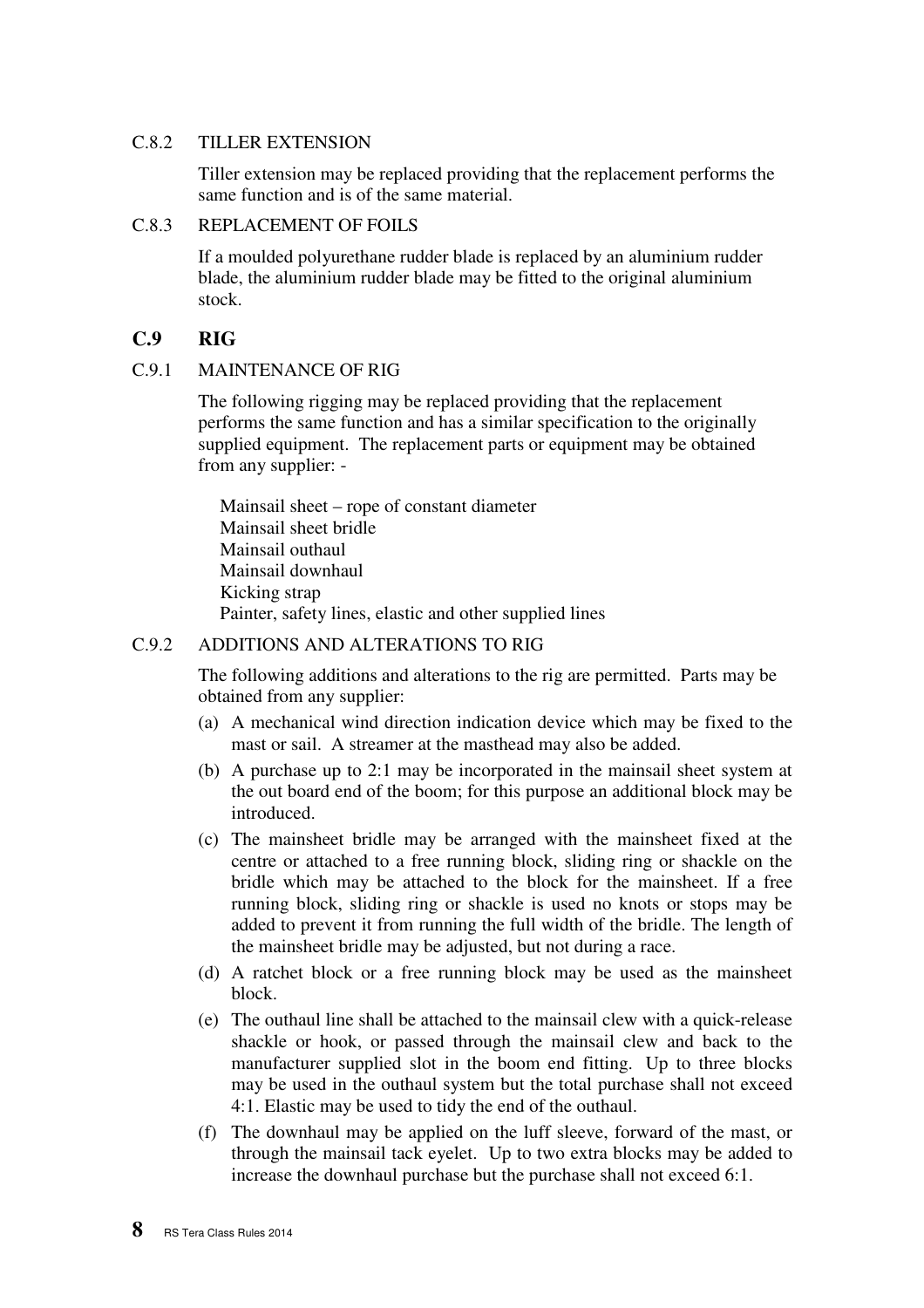- (g) The kicking strap purchase may be increased by adding an extra block(s) up to a maximum purchase of 6:1 and a camcleat may be used for cleating.
- (h) The boom padding shall be in place at all times when sailing and the mainsheet shall run through the loops on it. A small length of tube may be inserted into the loops in the boom padding to reduce friction of the mainsheet passing through the loops.
- (i) The mainsail clew shall be attached to the boom by either a metal sliding ring, a sliding strap or a rope loop around the boom.

#### **C.10 SAILS**

- C.10.1 SAIL MAINTENANCE AND REPAIR
	- (a) Routine maintenance and repairs are permitted
	- (b) Sail battens and batten tensioning devices may be replaced with parts obtained from any supplier.

#### C.10.2 MAINSAIL IDENTIFICATION

- (a) The sail number shall be displayed on each side of the mainsail at approximately mid height, with the upper numbers on the starboard side, in compliance with the RRS
- (b) The Class Insignia shall be the RS Tera class logo as prescribed by the LIC, and shall be displayed on the top half of the mainsail, in compliance with the RRS.

## **Section D – Hull**

#### **D.1 HULL SPECIFICATION**

D.1.1 The hull shall comply with the Building Specification in force at the time of manufacture.

#### **D.2 HULL MANUFACTURER**

- D.2.1 The hull shall be built by a manufacturer licensed by the LIC to produce hulls.
- D.2.2 All production moulds used for hull manufacture shall be approved by the LIC.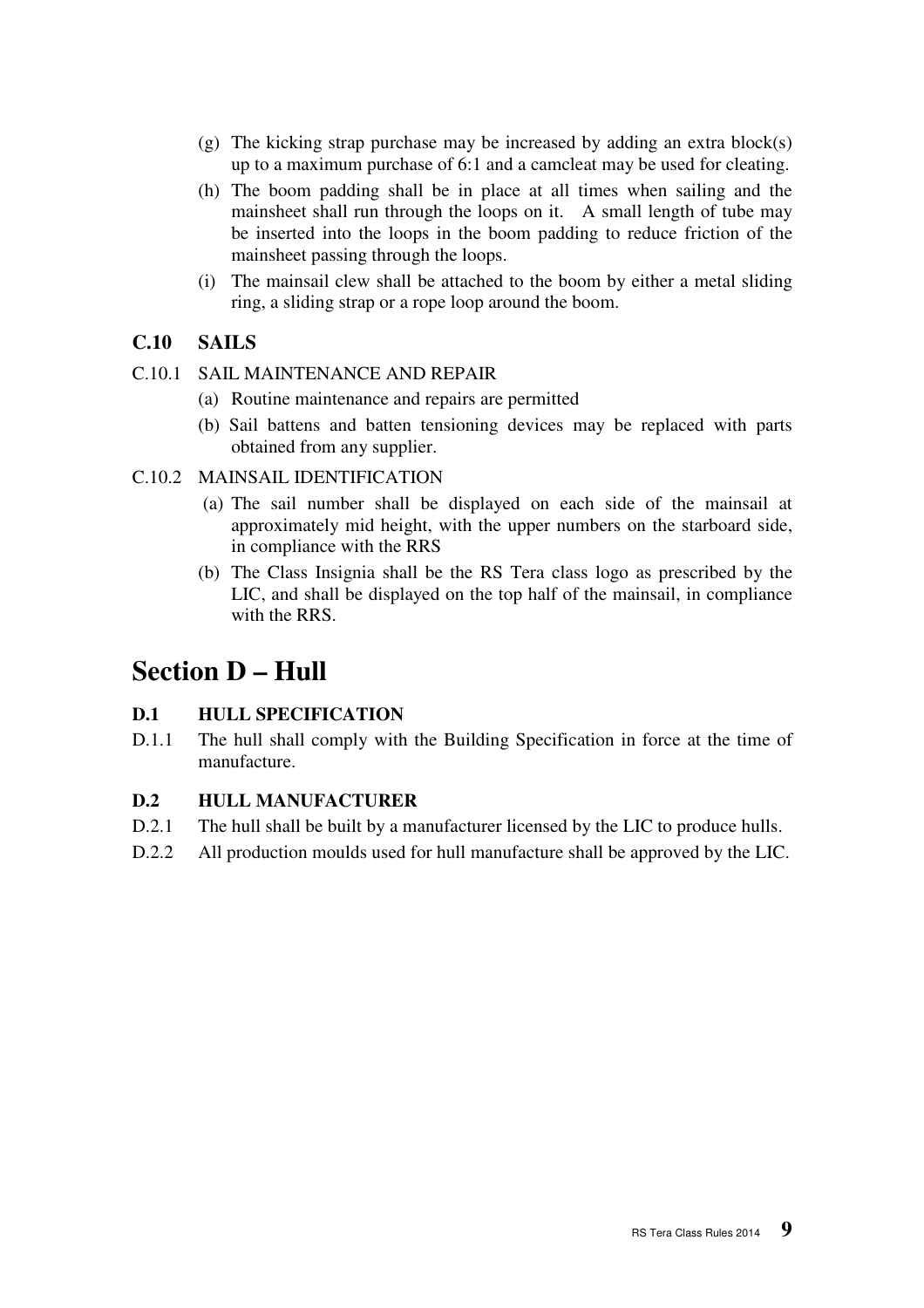## **D.3 HULL IDENTIFICATION**

D.3.1 Each hull shall carry a moulded-in hull number

## **D.4 HULL ALTERATIONS**

D.4.1 The hull shall not be altered in any way except as permitted by Section C of these **class rules**.

## **D.5 HULL FITTINGS**

D.5.1 Hull fittings shall comply with the Building Specification in force at the time of manufacture except when altered, added or replaced as permitted by Section C of these **class rules**.

## **Section E – Daggerboard and rudder**

## **E.1 FOILS SPECIFICATIONS**

E.1.1 The daggerboard, rudder blade and rudder stock/tiller assembly shall comply with the Building Specification in force at the time of manufacture.

#### **E.2 FOILS MANUFACTURER**

E.2.1 The daggerboard, rudder blade and rudder stock/tiller shall be made only by a manufacturer licensed by the LIC to produce these.

## **E.3 FOILS ALTERATIONS**

E.3.1 The daggerboard, rudder blade and rudder stock/tiller shall not be altered in any way except as permitted by Section C of these **class rules**.

## **Section F – Rig**

### **F.1 SPARS**

F.1.1 **Spars** and their fittings shall comply with the Building Specification in force at the time of manufacture of the **spar**.

### **F.2 SPAR MANUFACTURER**

F.2.1 **Spars** and their fittings shall be made only by a manufacturer licensed by the LIC to produce spars.